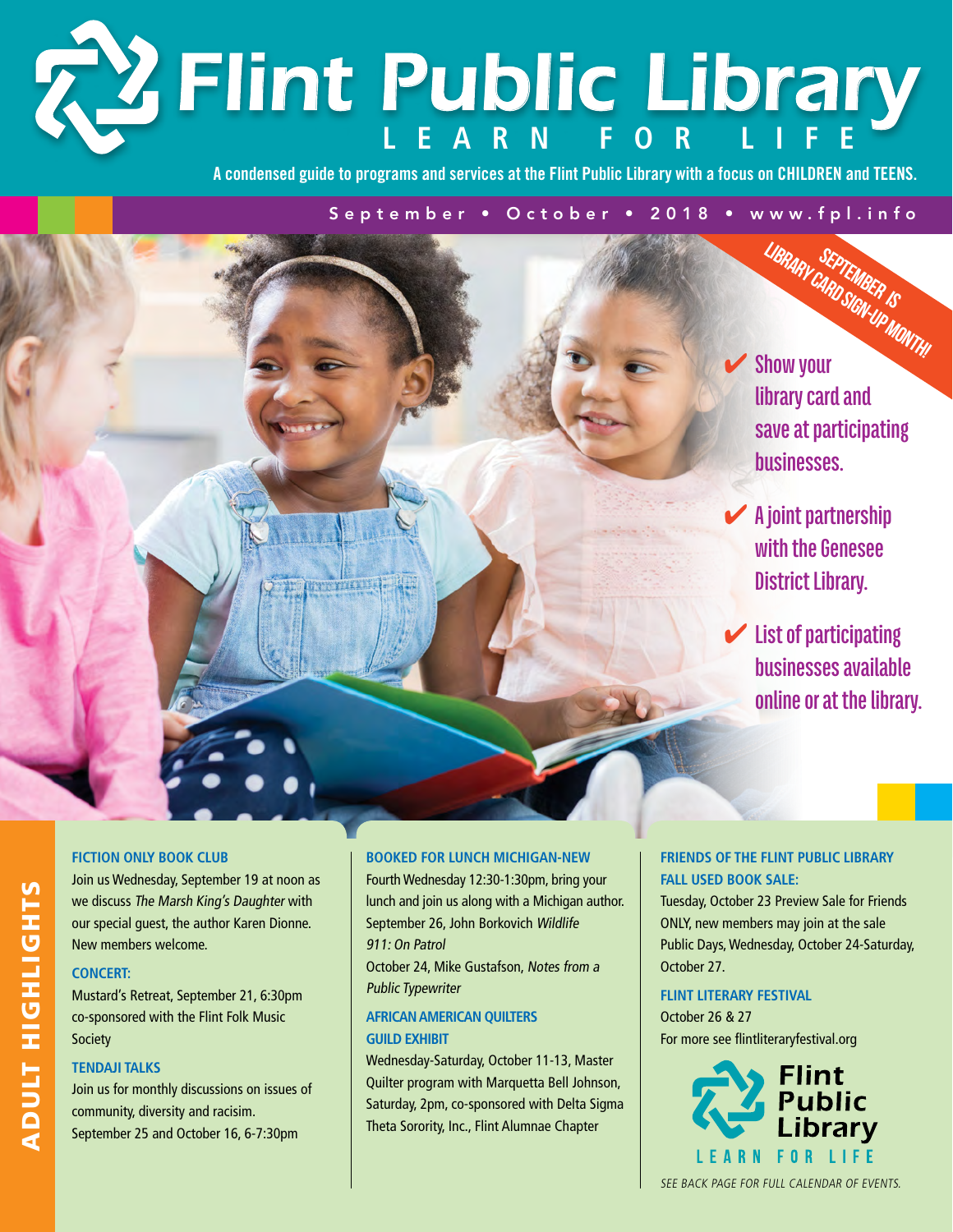

# **Bookie Babies**



**Tuesdays, September 18, 25 – October 2, 9, 23, 30, 6:30-7:30pm (6 weeks)** Parents & Caregivers bring your babies, birth to 2 years, for a fun and engaging reading experience based on the Every Child Ready to Read five practices— Talking  $\star$  Singing  $\star$  Reading  $\star$  Writing  $\star$  Playing.

Each meeting will include book exploration, baby yoga, stories, fingerplays and more. *Register, call 810.249.2170*

# **Super Saturday Story Time**

### **Saturdays, September 8-29 & October 6-20, 1pm (6 Weeks), (No Program October 27)**

A traditional story time for the family with an emphasis on helping children build reading skills. Tap & Tell (every other week) is technology exploration for young children. Tell-a-Tail welcomes real live dogs who love to listen to children practice their reading skills

| <b>DATE</b>  | <b>THEME</b>                                                 |
|--------------|--------------------------------------------------------------|
| September 8  | <b>Back to School</b>                                        |
| September 15 | National Hispanic Heritage Month, Tap & Tell and Tell-A-Tail |
| September 22 | Libraries/Reading                                            |
| September 29 | World Heart Day and Tap & Tell                               |
| October 6    | All Mixed Up and Tell-A-Tail                                 |
| October 13   | Silly Sayings Day and Tap & Tell                             |
| October 20   | Storytime with author Danielle Green, Hey Pretty Girl        |

### Black Panther Family Movie Day

Saturday, September 8, 2018, 2-5pm



Celebrate back-to-school with a family movie event!

Crafts, light refreshments and giveaways. Sponsored by UnitedHealthcare information table will be set up in the lobby. All Ages welcome.

### Nerf Games with Joel Tacey

### Saturday, September 15, 2pm – Outdoors or B1

Nerf Games — come ready to battle! Run, dodge, and dive as you try to out-wit and out-blast the competition during Mobile NERF Games! From 'Capture the Flag' to 'Eliminator' to the 'Zombie Strike Gallery,' players will put their physical and mental skills to the test! Limited spaces, **ages 6 and older**, call 810.249.2170 to register. Depending upon the weather this may be outdoors or in B1.

### Little Explorers: **Sensory Exploration for ages 1-4**

### **September 15 and October 6, Noon-1pm**

Come get messy with us as we explore our five senses! We will have a variety of sensory stations with activities such as sand, water, play-doh, and more! Dress accordingly, as clothes may get dirty. This is a program for young children, 1-4yrs., with parental supervision. We will also offer a Baby-Centered play area with age appropriate baby toys and activities.

# **STEAM EStudion:**<br>SATURDAYS: 2pm 2nd grade and up

**September 29, October 6, October 13, November 3, November 10, December 8** Explore and build using science, technology, engineering, art and math (STEAM).



*Register, call 810.249.2170.*



### **and Special Guest Bubbleman**

### **SATURDAY, SEPTEMBER 22, 2-5pm**

FRONT SIDEWALK (Rain – in Downstairs Mtg Rm) Children of all ages can draw their favorite pictures on the Library's sidewalks. Pictures will be judged in age based categories and winners will receive prizes. Enjoy fun with bubbles with the Bubbleman.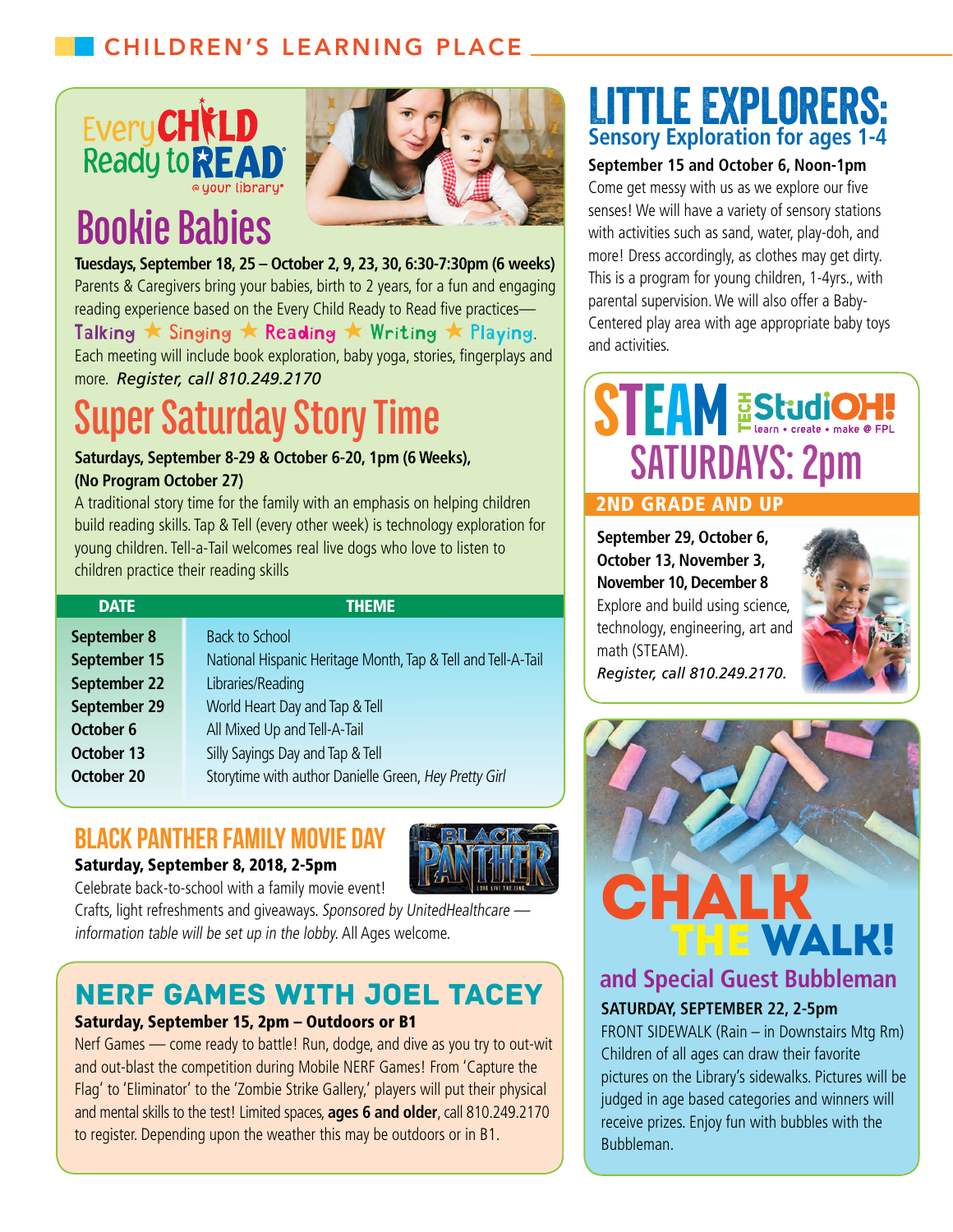## Halloween Movie: Coco

**Saturday, October 20, 2-4pm,** Room 205, (105 min.) Sponsored by UnitedHealthcare

### Family **COSTUME PAR**

**Saturday, October 20, 4-5:30pm,** Room 205 Games and fun for all - Come in costume and enjoy the start of the Halloween Season.



### Lil' Monsters Halloween Bash *@ Genesee Valley Mall*

co-sponsored by the Flint Public Library and the Genesee District Library

### **Saturday, October 27, 10am-1pm**

Trick-or-Treat at 10am followed by a fun magic program with Cameron Zvarra at noon.

# tap

**Thursday October 25 and Friday October 26, 9am-12:30pm**

### **Visiting School Days**

Elementary and high school students from Flint Public Schools will discover the world of tap dance.

*REGISTER: see website: http://www.tapology.org or call Tapology @ 810.787.0197 to register*

### $\blacksquare$  TEENZONE  $\blacksquare$

### TWEEN/TEEN WRITERS WORKSHOP:

### **Tuesdays, September 11, 25, October 9 & 23, 4:30-6pm**

Ages 12-17 come join us for creative writing exercises, peer sharing and feedback by other writers your age. Writing, reading and discussion of writing each meeting!

### Star Wars Reads Day!

### **Saturday, October 6, 2-5pm, Room B1**

Play bingo by crossing off the Star Wars characters that are chosen. Participate in Star Wars STEAM activities. Stop by to watch **Star Wars: The Last Jedi** or participate in paper crafts and solve a riddle. May the force be with you at this Star Wars Reads Day event! All ages welcome. Movie sponsored by UnitedHealthcare.

### Teen Read Week

### **October 7-13**

Stop by the Second Floor Browsing Desk from October 9th –October 13th to enter The Shredded Book Contest. Try to



guess the YA Book based off of shredded pages and enter a drawing to receive prizes. Each teen will receive a free book just for participating! (Ages 12-18)

### Teen Reads Week Movie!

### **Saturday, October 13, 3pm, Room 205**

Love action, adventure and video games? Come to the library and celebrate Teen Reads Week by watching the Young Adult book to film, **Ready Player One**, starring Tye Sheridan and Olivia Cooke. Snacks will be provided. Movie sponsored by UnitedHealthcare.

### SATURDAYS WITH STEVE EStudiOH!

### **Saturday, September 8 & 22 and October13 & 27, 3:30-5pm**

Meet up with fellow Minecraft adventurers to build and survive in unique and exciting worlds. Each week will feature different game modes and themes, so each week's challenge will be new. Players of all skill levels welcome! (Ages 10 and up)



### **ROBOT RALLY EStudiOH!**

**Saturday, September 15 & 29 and October 20, 3:30-5pm** Try some new technology and think creatively using robots! Learn simple computer coding and help program various robots to do tricks, new adventures and challenges that you design. (Ages 10 and up)

### Flint Youth Film Festival's FilmMaking Workshops for Teens

**Thursdays, 4:30-5:30 pm, October 4 through November 29** Join experts from the craft to learn the film making process and create your own movie! No registration required.



**After School groups can book <sup>a</sup> tour or event from Tech StudiOH! by calling the Manager of Digital Initiatives, Rick Dunning, 810.249.2452.**